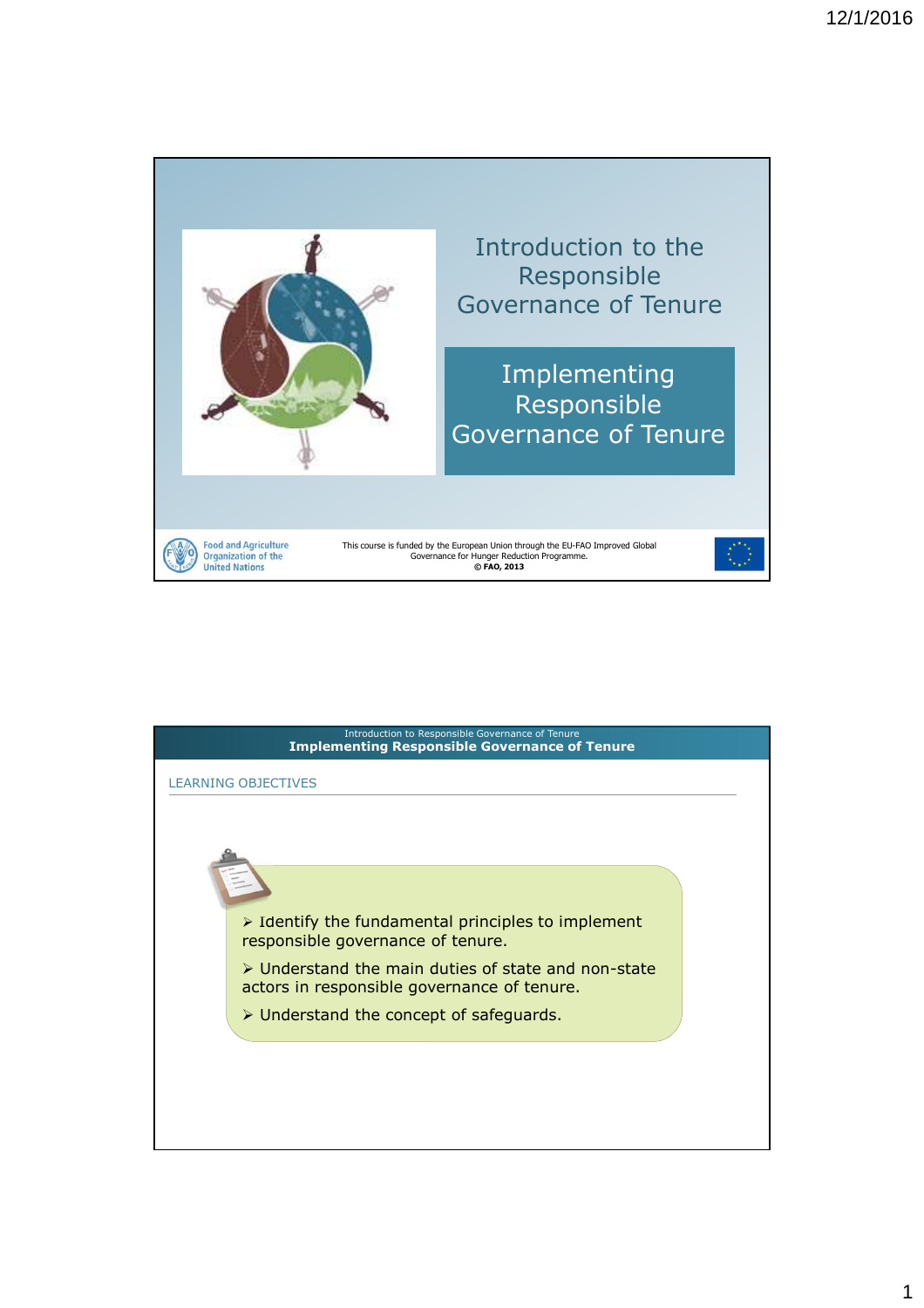

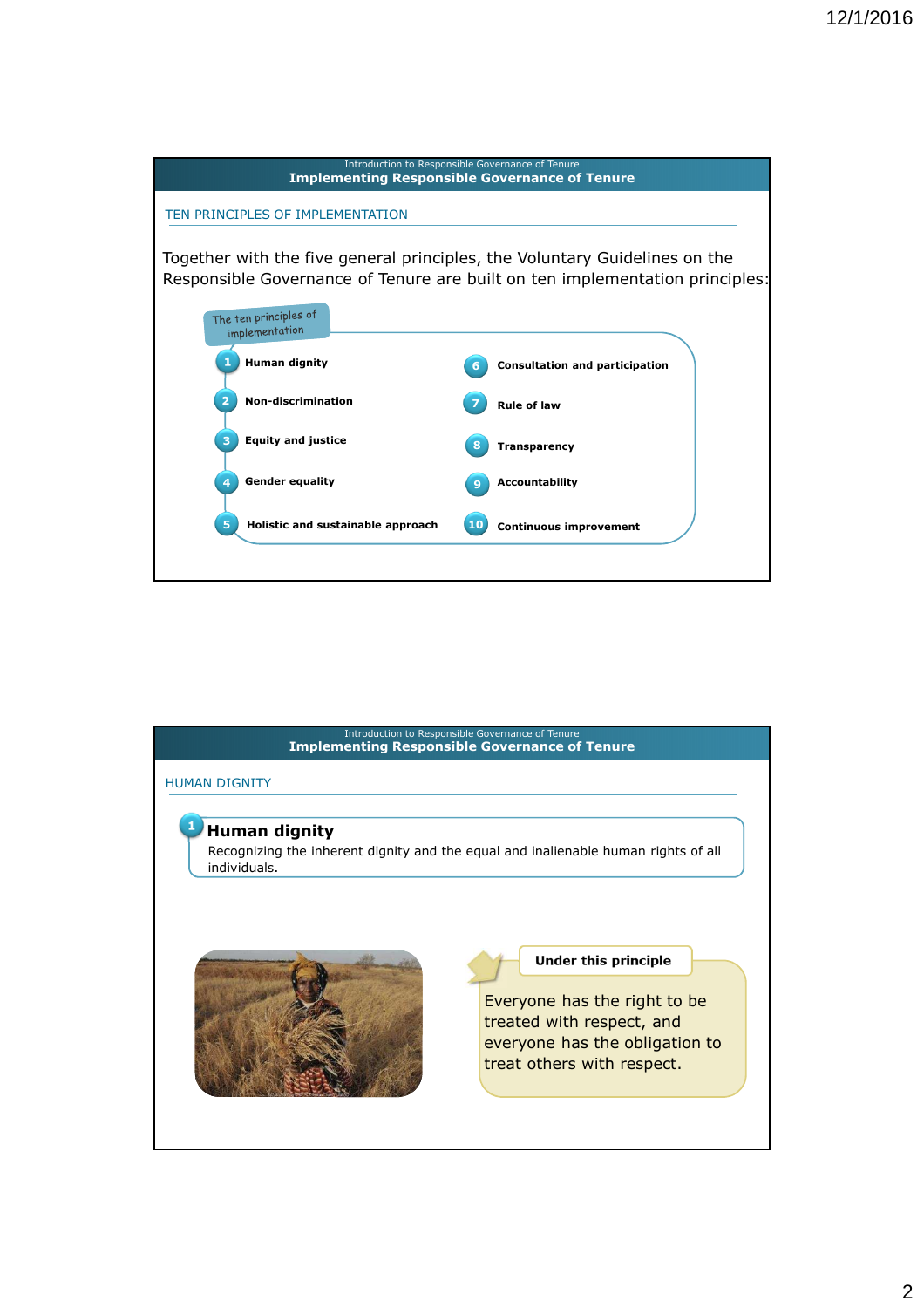#### **3. Principles of responsible governance of tenure** Introduction to Responsible Governance of Tenure **Implementing Responsible Governance of Tenure**

# NON-DISCRIMINATION

# **Non-discrimination**

No one should be subject to discrimination under law and policies as well as in practice.



### **Under this principle**

In relation to their property, no group should experience a worse status than others because of their gender, race, colour, age, religion or other status.

#### **3. Principles of responsible governance of tenure Implementing Responsible Governance of Tenure** Introduction to Responsible Governance of Tenure

EQUITY AND JUSTICE

#### 3 **Equity and justice**

Recognizing that equality between individuals may require acknowledging differences between individuals, and taking positive action, including empowerment, in order to promote equitable tenure rights and access to land, fisheries and forests for all, women and men, youth and vulnerable and traditionally marginalized people, within the national context.



#### **Under this principle**

Governments can include special provisions or provide special services for those who have difficulties with enforcing their rights.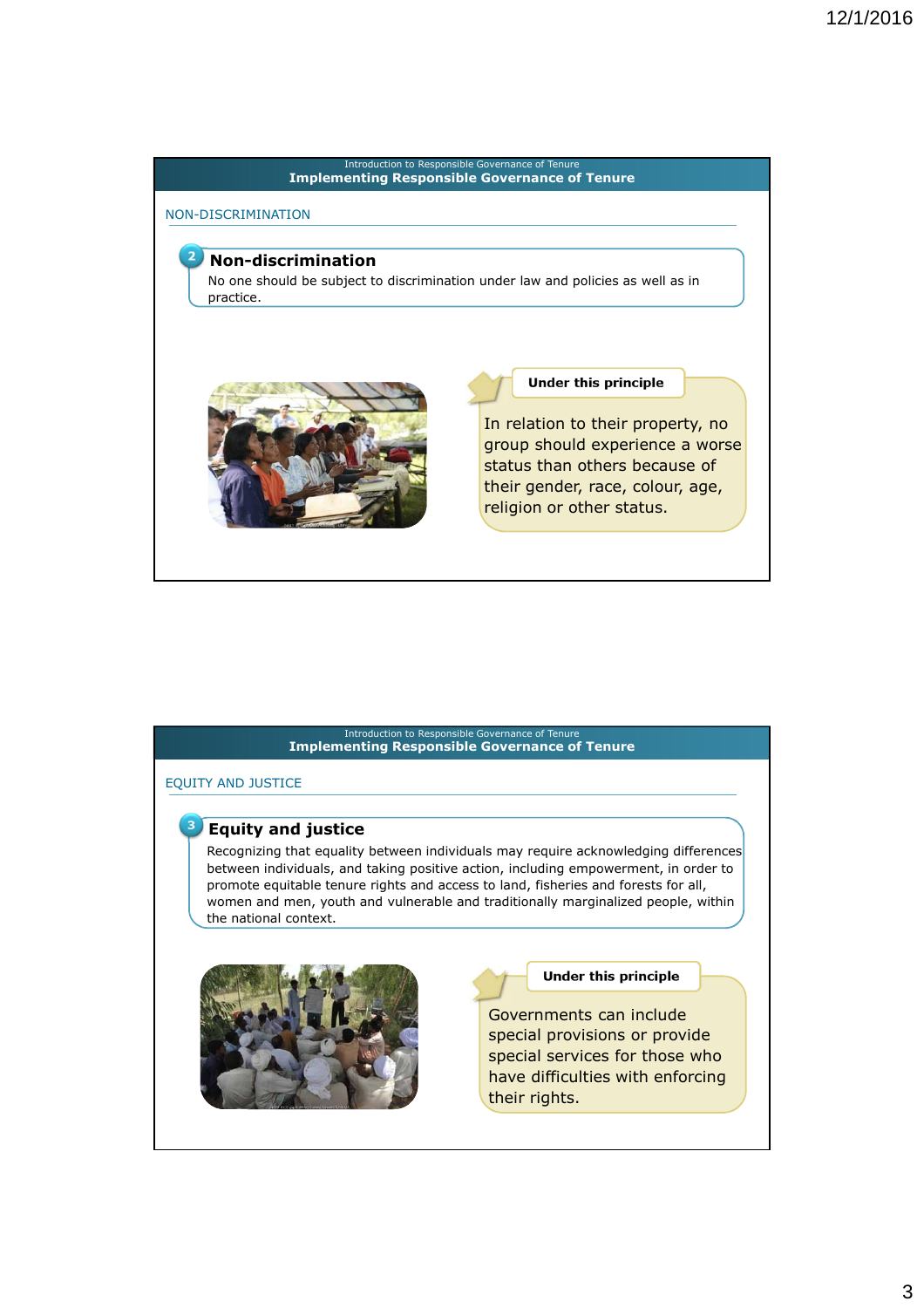# Introduction to Responsible Governance of Tenure **Implementing Responsible Governance of Tenure 3. Principles of responsible governance of tenure** GENDER EQUALITY **4** Gender equality Ensuring the equal right of women and men to the enjoyment of all human rights, while acknowledging differences between women and men and taking specific measures aimed at accelerating de facto equality when necessary. States should ensure that women and girls have equal tenure rights and access to land, fisheries and forests independent of their civil and marital status. **Under this principle** The Guidelines call on states to take all steps to ensure a more equal situation for men and women.

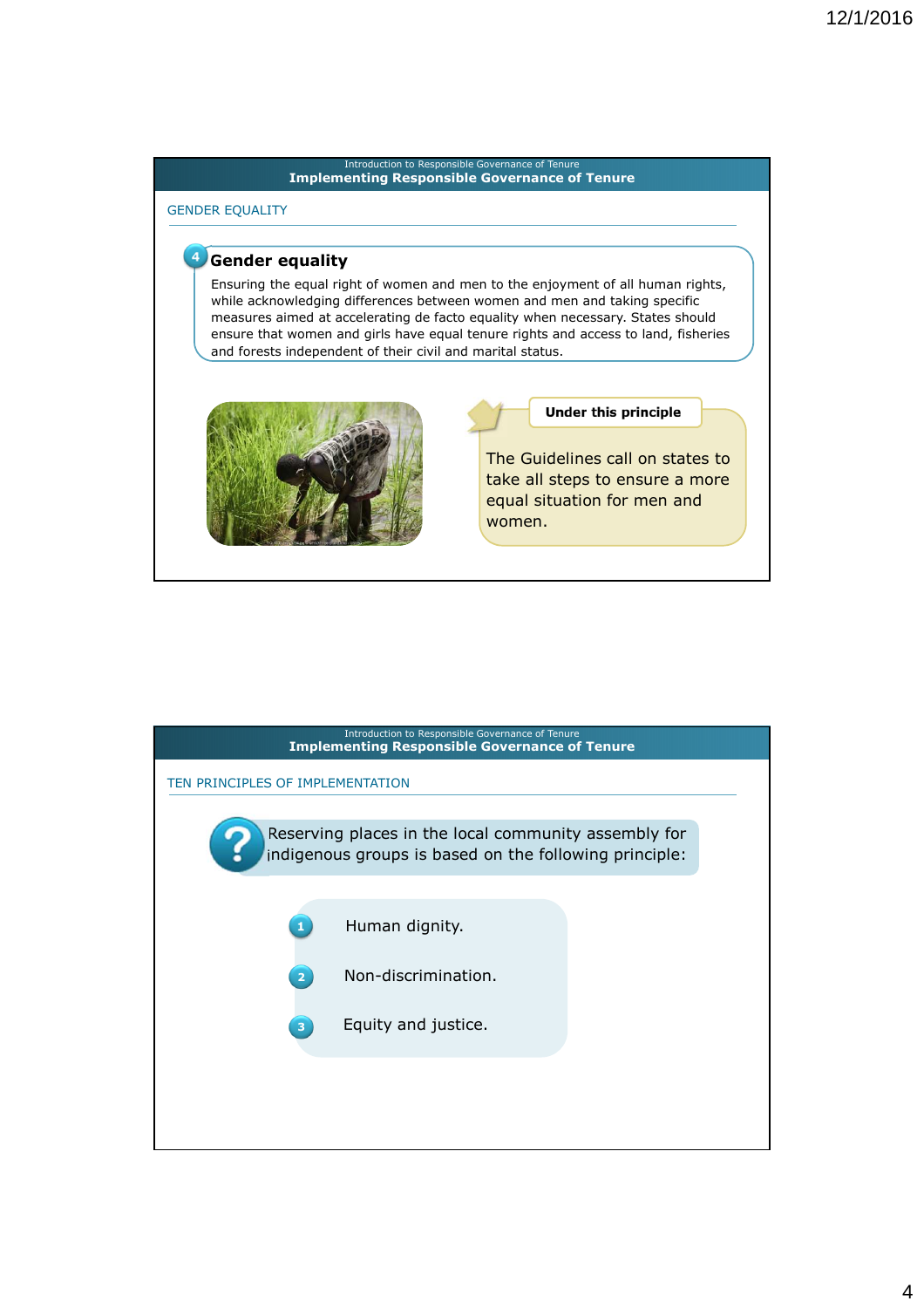



# 5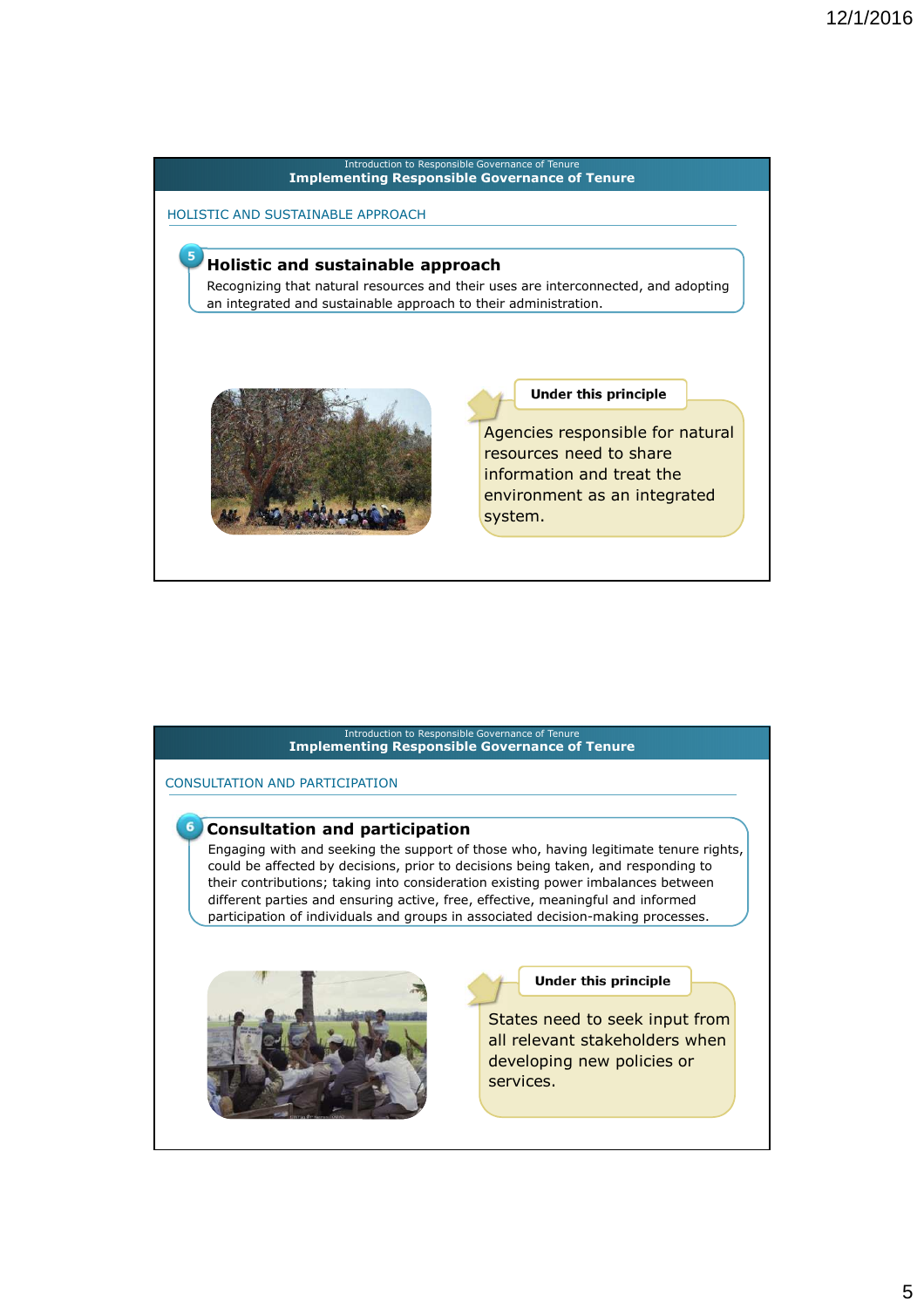

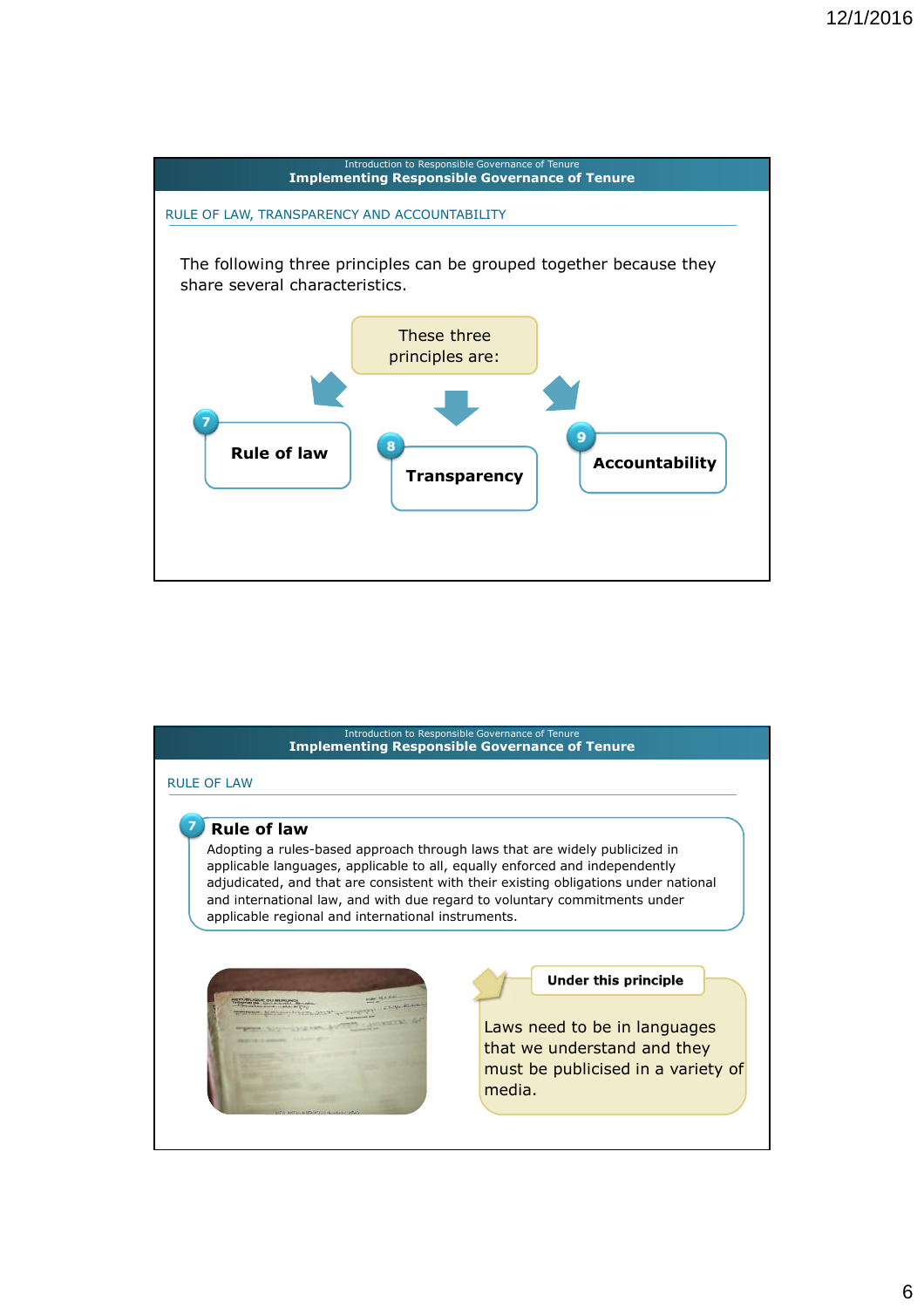#### **3. Principles of responsible governance of tenure** Introduction to Responsible Governance of Tenure **Implementing Responsible Governance of Tenure**

**TRANSPARENCY** 

 $\mathbf{R}$ 

## **Transparency**

Clearly defining and widely publicizing policies, laws and procedures in applicable languages, and widely publicizing decisions in applicable languages and in formats accessible to all.



## **Under this principle**

**All** information should be available to the public, other than information that would breach privacy, confidentiality or state secrecy rules.

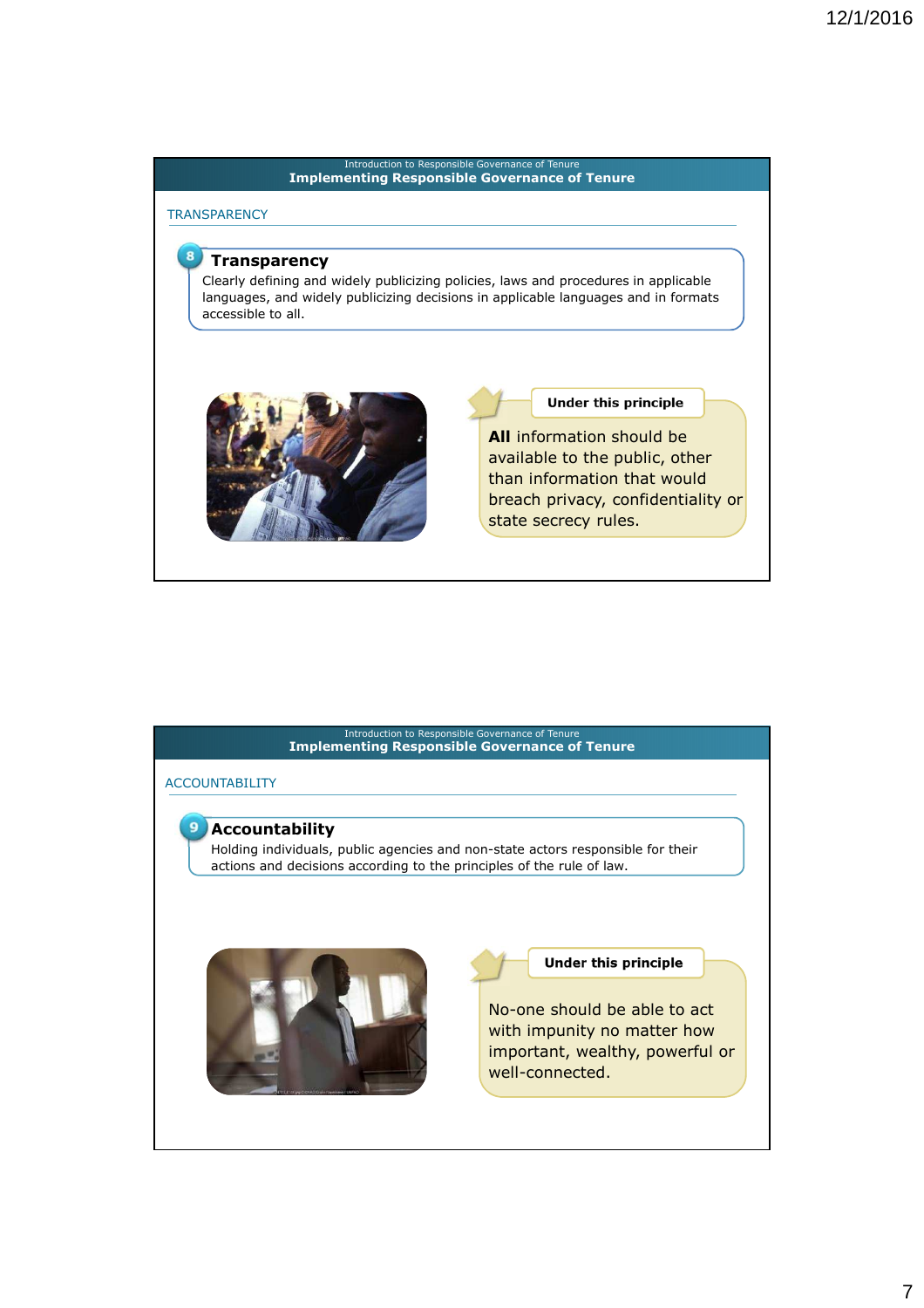#### **3. Principles of responsible governance of tenure Implementing Responsible Governance of Tenure** Introduction to Responsible Governance of Tenure

#### CONTINUOUS IMPROVEMENT

# **10 Continuous improvement**

States should improve mechanisms for monitoring and analysis of governance of tenure in order to develop evidence-based programmes and secure on-going improvements.



#### **Under this principle**

Systems need to be in place to report on how the current system is working and where it is falling short of the government's plans and the community's needs.

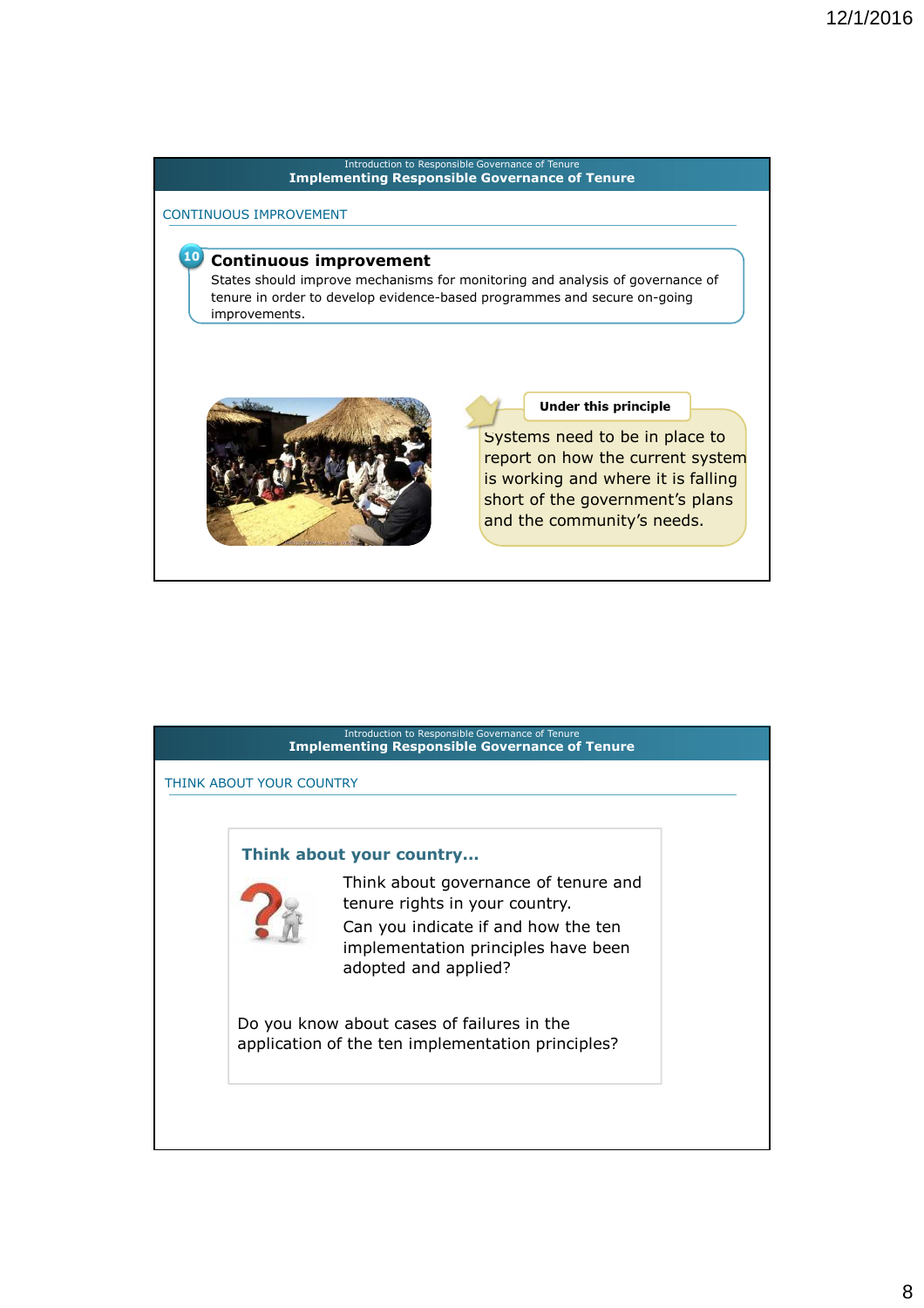| Introduction to Responsible Governance of Tenure<br><b>Implementing Responsible Governance of Tenure</b>                                                                                                                              |                                            |
|---------------------------------------------------------------------------------------------------------------------------------------------------------------------------------------------------------------------------------------|--------------------------------------------|
| TEN IMPLEMENTATION PRINCIPLES                                                                                                                                                                                                         |                                            |
| Each example is compliant with one of the implementation principles listed below. Try<br>to indicate the right match:                                                                                                                 |                                            |
| A. Before creating new irrigation channels, the government<br>held many meetings with local people to discuss how to<br>minimize the impacts on their lands and on natural<br>resources.                                              | 1. Transparency                            |
| <b>B.</b> The government has recently approved a financial<br>disclosure law which requires local public officials to divulge<br>the source of their income and assets.                                                               | 2. Consultation<br>and participation       |
| C. The new registration programme implemented by the<br>government includes an ongoing reporting to identify the<br>program's main critical issues, to develop responses and to<br>monitor how the responses are working in practice. | <b>3. Continuous</b><br><i>improvement</i> |

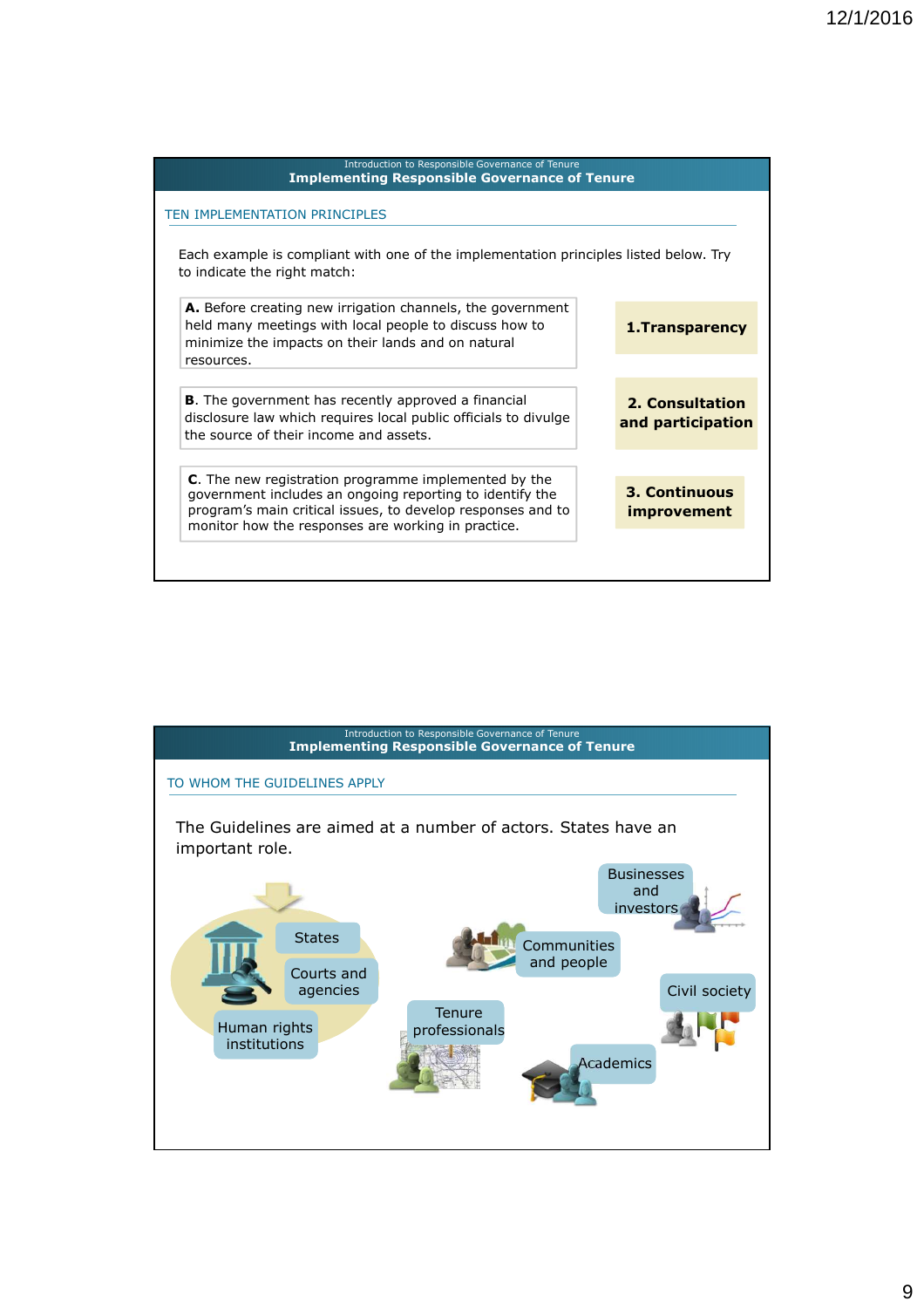

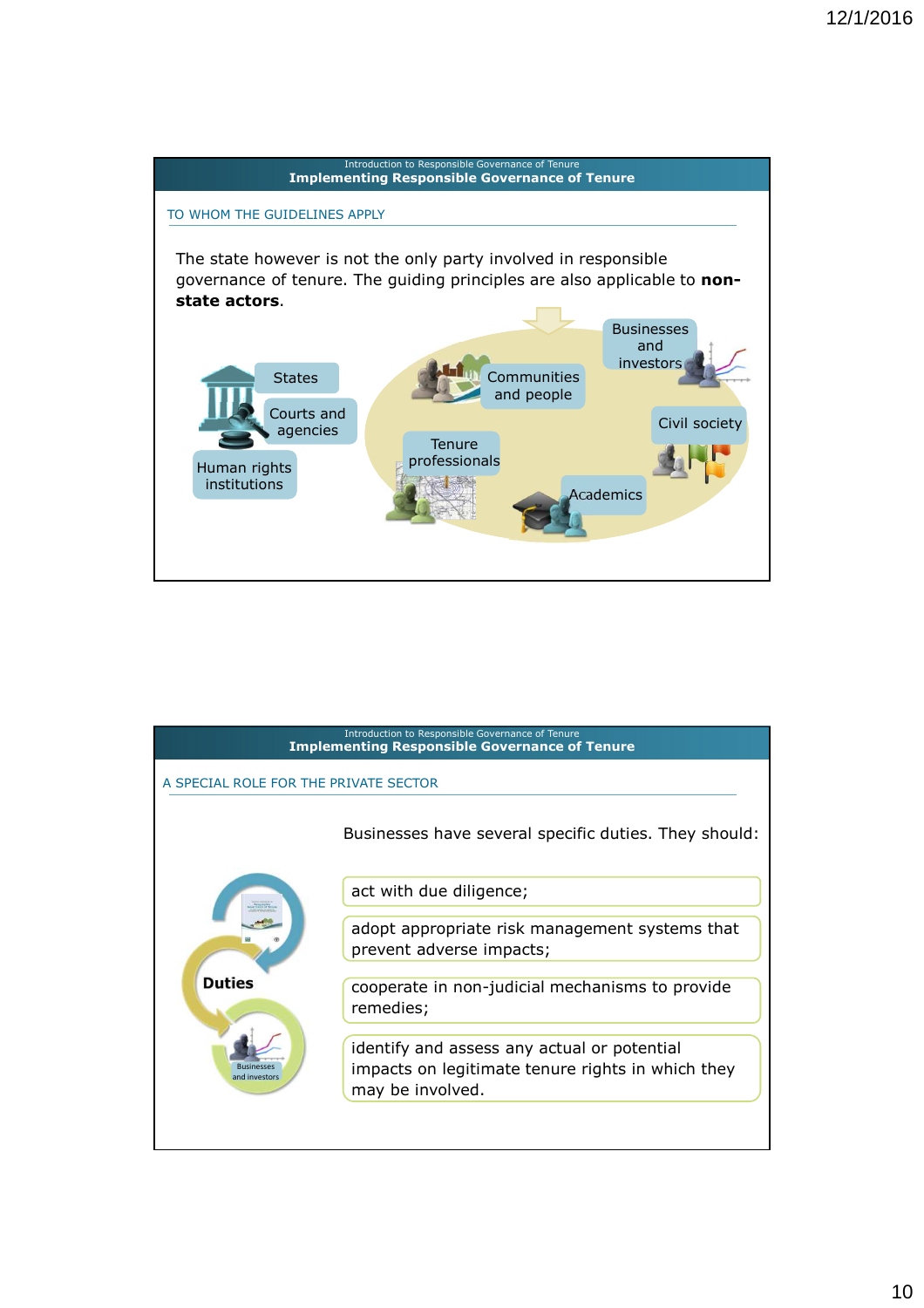# **3. Principles of responsible governance of tenure** Introduction to Responsible Governance of Tenure **Implementing Responsible Governance of Tenure** A SPECIAL ROLE FOR THE PRIVATE SECTOR Read this case-study… Through a series of business associates, a **big food importer and processer** agreed with a small local company in another country to take shipments of raw materials for processing into packaged food. The small company soon expanded its areas of production into forest lands which local populations had been using for years and polluted the local river. Due to the local company's breaches of people's rights, pollution and illegal clearing of forest, the local people began an action campaign. The story was picked up by local and international media and the i**nternational company's management were accused** of illegal clearing, loss of habitat, and other breaches of both human rights and tenure rights.

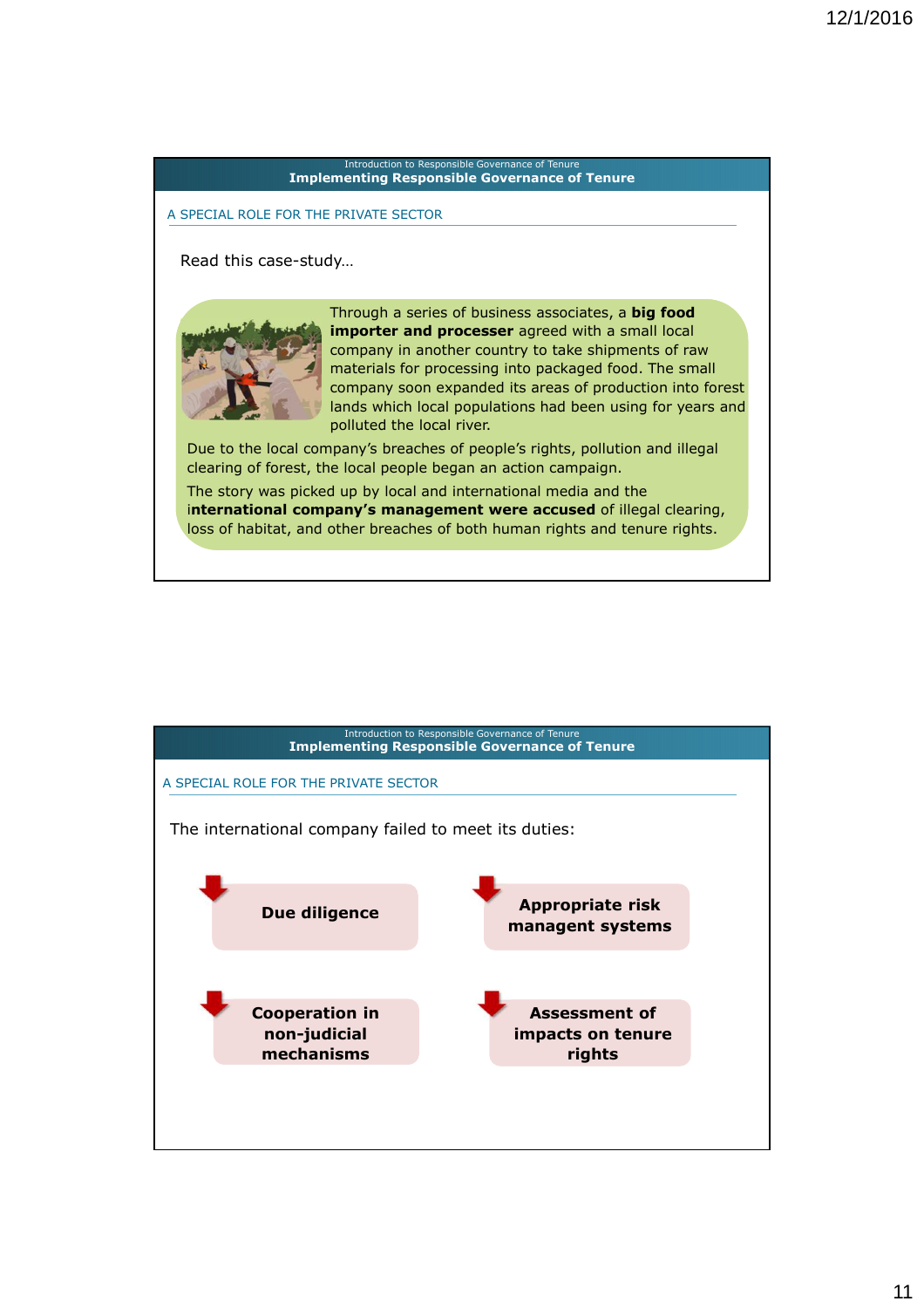

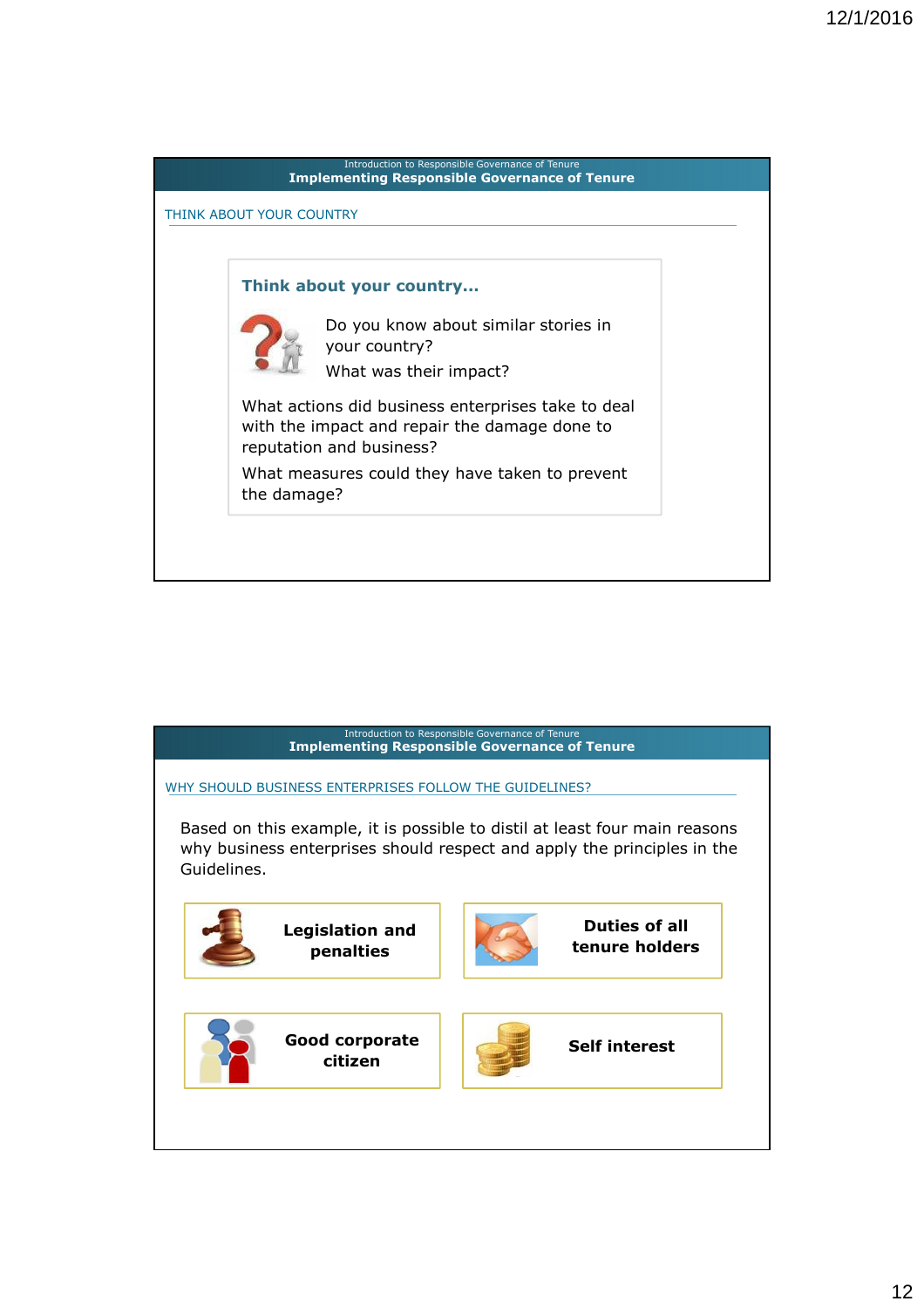

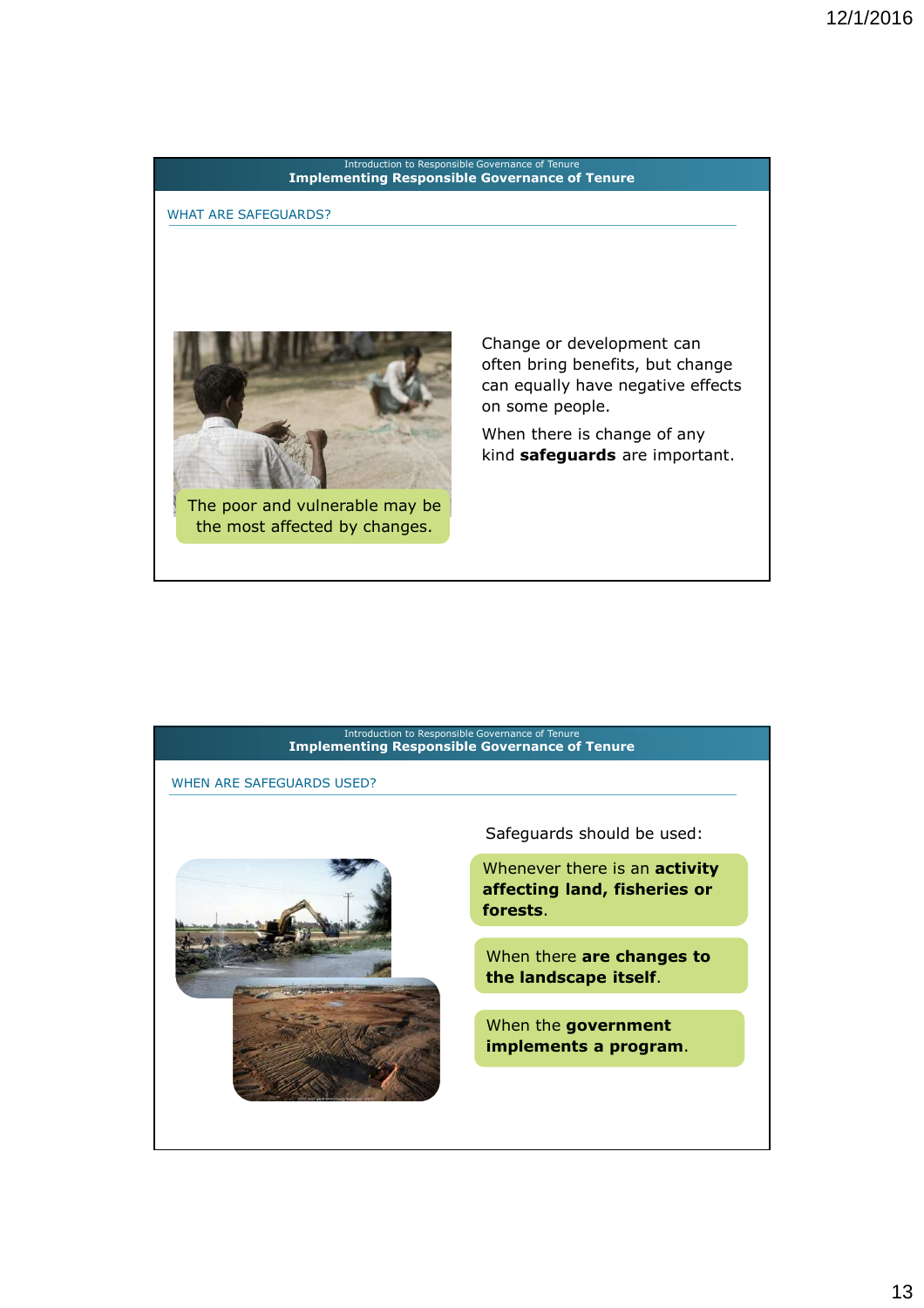

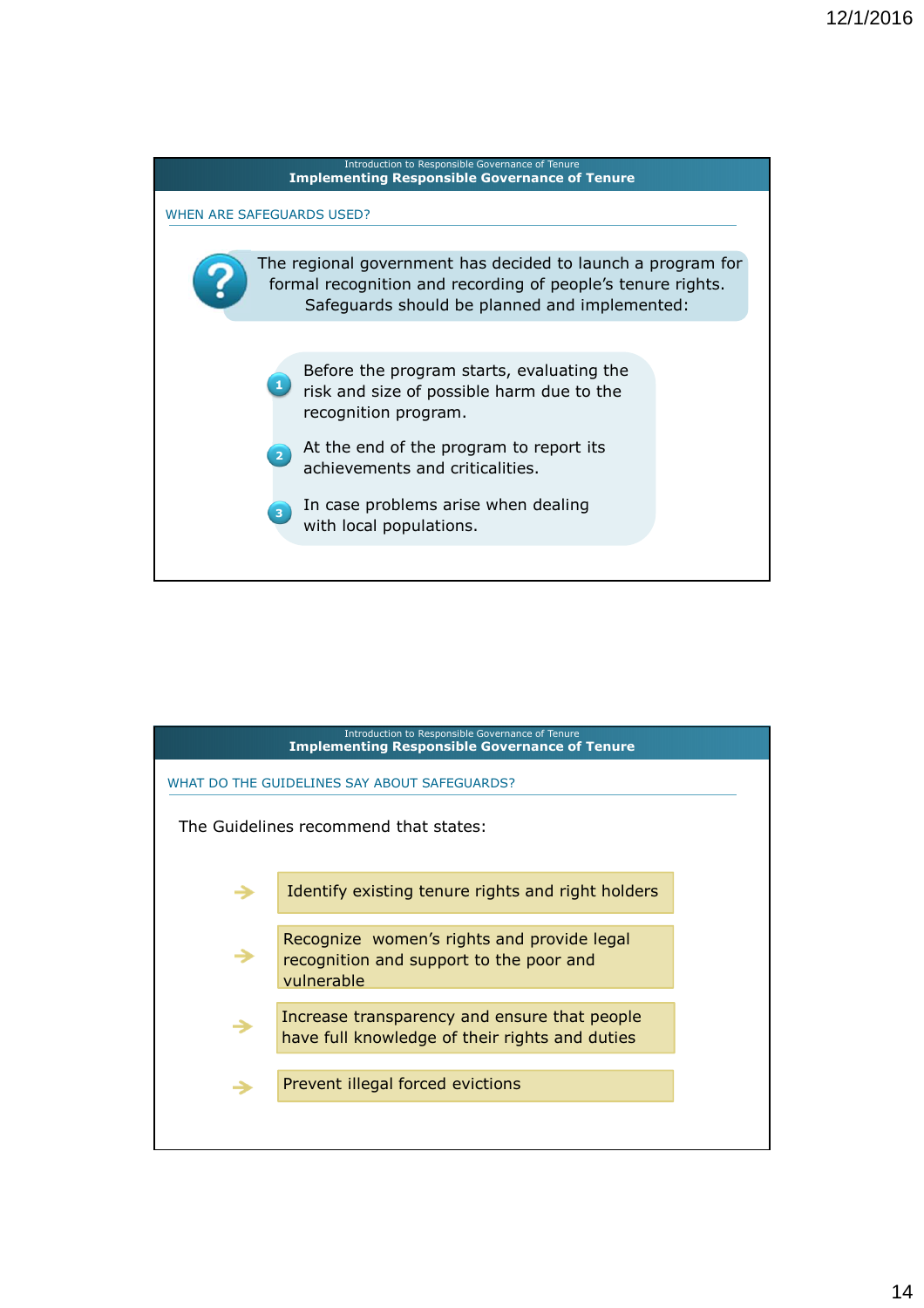#### **3. Principles of responsible governance of tenure Implementing Responsible Governance of Tenure** Introduction to Responsible Governance of Tenure

### WHAT DO THE GUIDELINES SAY ABOUT SAFEGUARDS?

In this example, was the safeguard plan implemented by the government appropriate?



The government decided to create a new irrigation scheme and organized the project from the ministry headquarters in the capital.

When work in the field began, however, problems started to emerge. Unknown to the government, local people had been using the forest and surrounding lands. Due to government works, however, they were excluded from these areas.

There were no records of these people in the official systems, and government officials claimed that they were squatters and should never have been there. The officials also denied their claims for clean drinking water.

#### **3. Principles of responsible governance of tenure Implementing Responsible Governance of Tenure** Introduction to Responsible Governance of Tenure

WHAT DO THE GUIDELINES SAY ABOUT SAFEGUARDS?



Non-government organizations investigated the situation and started a media campaign to protect the local people. An investigation was conducted by an international agency that described the poor treatment of these people.

Local people became sick, and the young and old showed serious signs of disease. Many of the farmers who were to be relocated did not receive land, the land was left unproductive, and the reputation of the government and country suffered in the national and international press.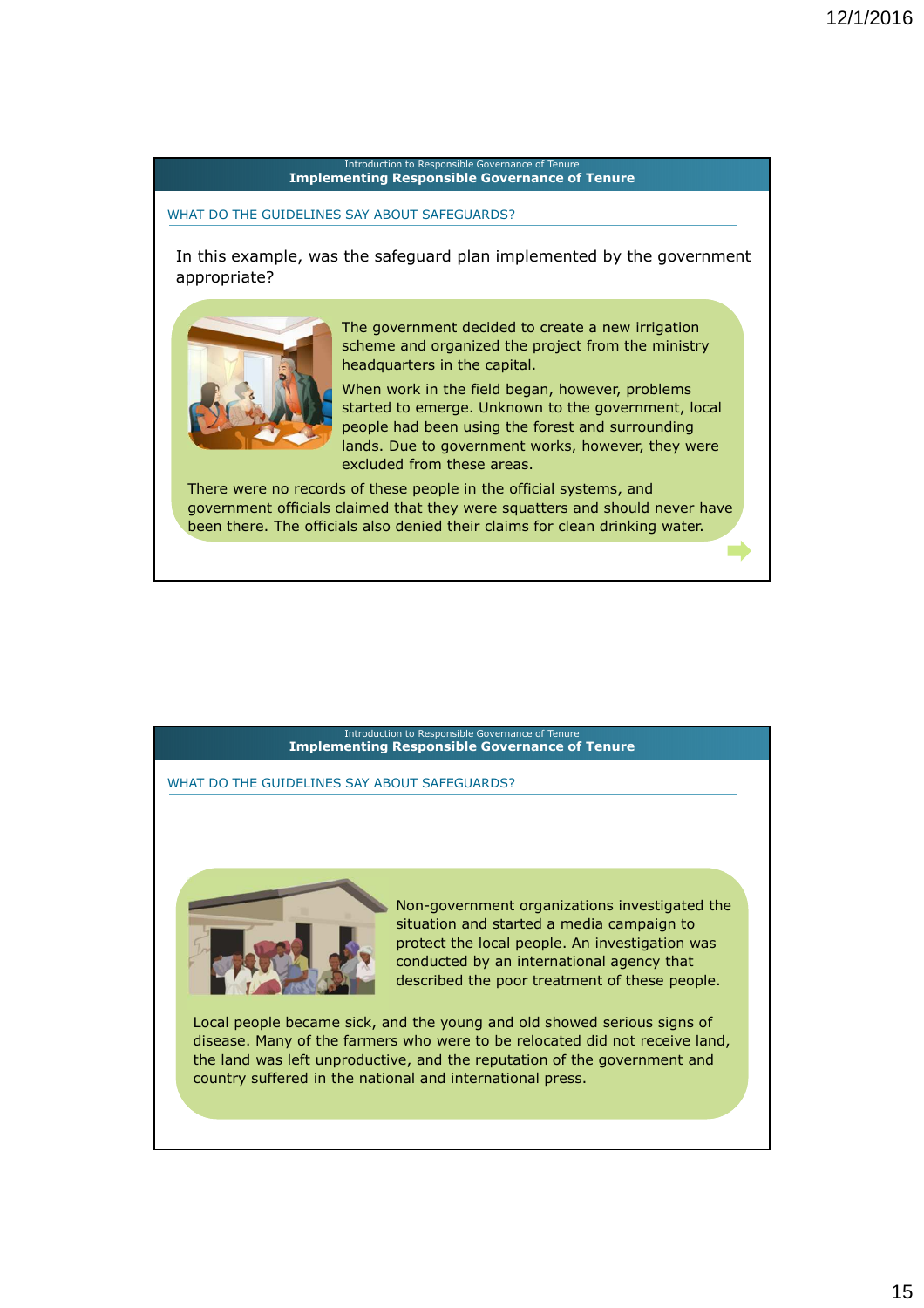